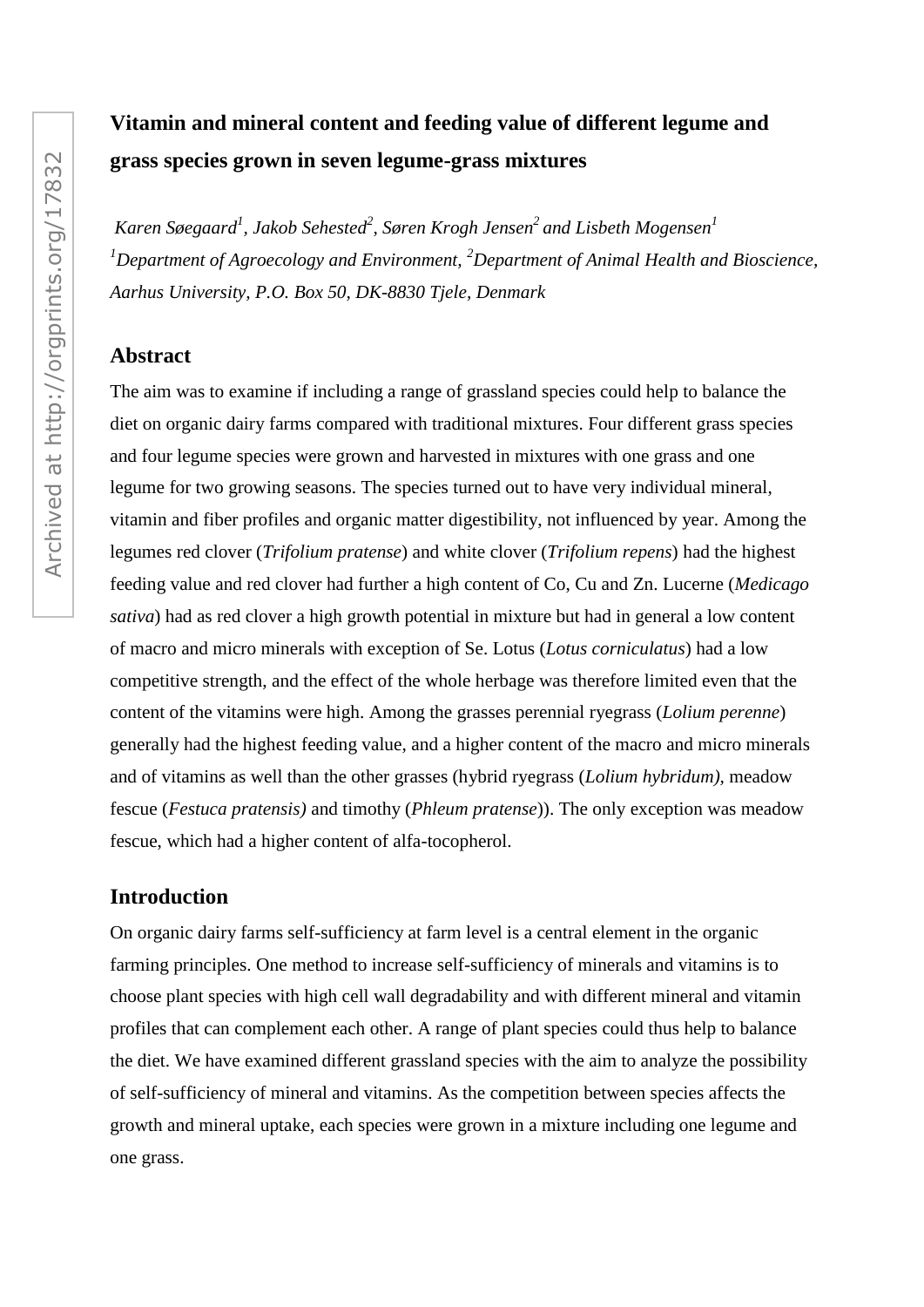#### **Materials and methods**

Seven different mixtures each composed of one grass and one legume were established in plots in four replicates at Research Centre Foulum in 2006. The plots consisted of five subplots, one used for five cuts per year and the others for examining the growth during spring growth and 2nd regrowth by harvesting one week before and one week after the normal cutting time. There were four grass species all mixed with white clover: perennial ryegrass, hybrid ryegrass, meadow fescue and timothy. There were further four legumes all mixed with perennial ryegrass: white clover, red clover, lucerne and lotus (birdsfoot trefoil). The plots were fertilized with 300 kg total N in cattle slurry and were irrigated at drought stress. The dry matter yield and the botanical composition measured by hand separation were determined at each harvest. At the three harvests in spring growth and  $2<sup>nd</sup>$  regrowth in vitro organic matter digestibility (IVOMD, Tilley and Terry method), the fiber fractions NDF, ADF and ADL (van Soest method) and N (Dumas method) were analyzed in the handseparated species. The mineral composition was also measured in the species. Samples were digested with a mixture of nitric acid and perchloric acid according to the AOAC procedure no. 996.16. The elements were determined using ICP-MS on an X-Series II instrument from Thermo Fischer (Bremen, Germany). Finally alpha-tocopherol, beta-carotene and lutein were analyzed the species by normal phase HPLC after alcoholic saponification and extraction into heptane (Jensen et al., 1998).

#### **Results**

**Yield and botanical composition:** Among the legumes, which all were grown in mixtures with perennial ryegrass, red clover mix gave the highest annual yield with the highest proportion of legumes in the herbage (Table 1). Opposite lotus mix gave the lowest yield with the lowest legume proportion. The yield of white clover mix and lucerne mix were nearly the same but with nearly the double proportion of legumes in lucerne mix. Among the grasses all grown together with white clover the highest yield and highest grass proportion was found in hybrid ryegrass mix and meadow fescue mix.

**Feeding value:** There were great differences between the legumes (Table 1). In general the highest feeding value was found in white clover with the lowest cell wall content (NDF) and highest organic matter digestibility (IVOMD) and crude protein content. Lucerne had opposite the lowest value with relatively high lignification of cell wall (ADL/NDF). This seems primarily to be due to a high proportion of lucerne stem with a low feeding value (Søegaard and Weisberg, 2007). Even that red clover constituted the highest amount it had a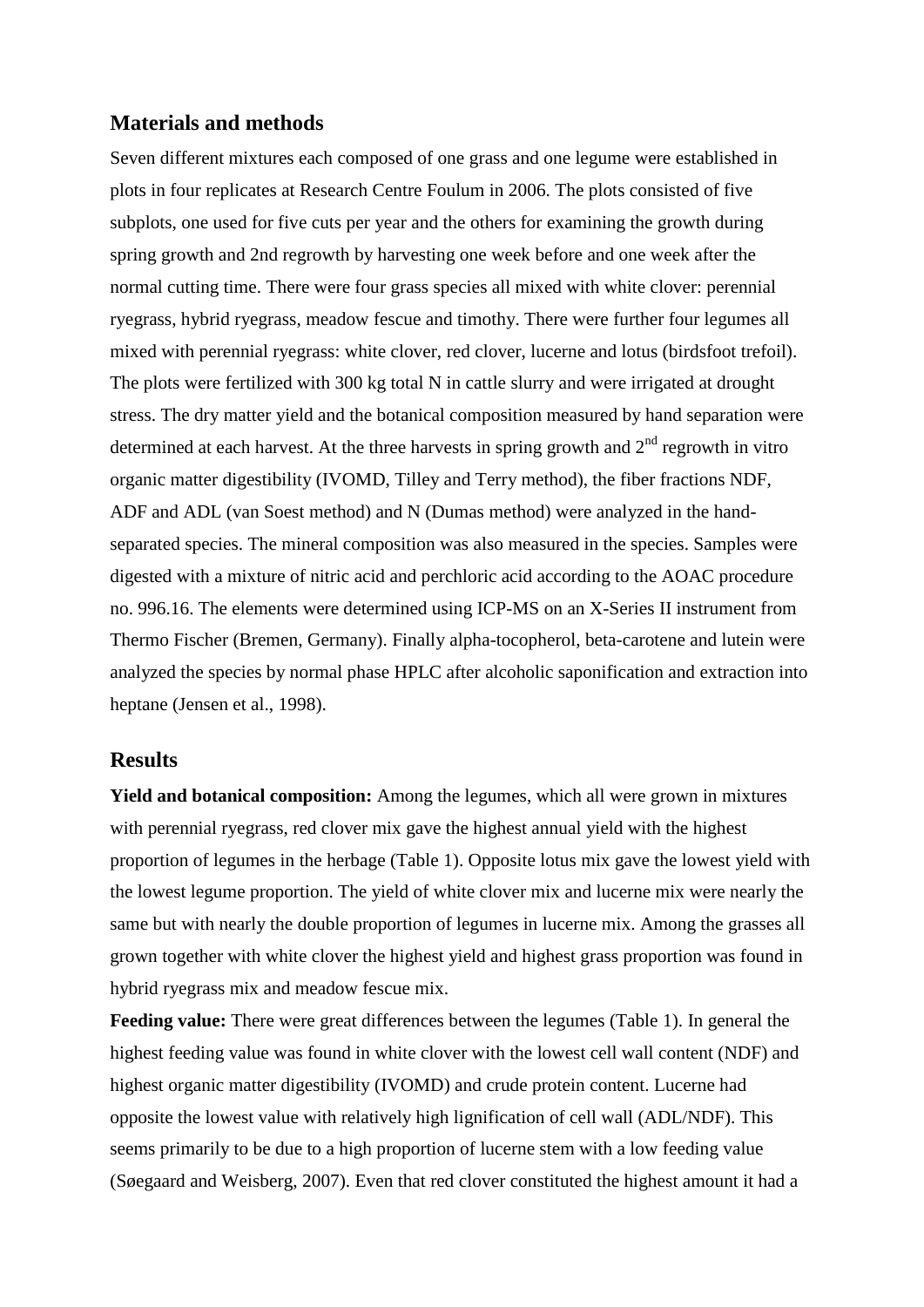relatively high feeding value with the lowest lignin content (ADL) and the lowest lignification of cell walls. This seems be due to a relatively high digestibility of the stem (Søegaard and Weisbjerg, 2007). The grasses were grouped in two (Table 1). The ryegrasses, had the highest and meadow fescue and timothy the lowest feeding value independent of the yield level.

**Table 1. Annual dry matter yield of the mixture (t DM ha-1 ). Proportion of the species in the two species mixtures (% of DM) and feeding value as a mean of samples in spring and summer growth (IVOMD, % of organic matter; the others, % of DM).** 

|                               | DM-               | Propor-           | <b>IVOMD</b>   | <b>NDF</b>     | <b>ADF</b>     | ADL                | ADL/              | Crude          |  |  |  |
|-------------------------------|-------------------|-------------------|----------------|----------------|----------------|--------------------|-------------------|----------------|--|--|--|
|                               | Yield             | tion              |                |                |                |                    | <b>NDF</b>        | protein        |  |  |  |
| Mixed with perennial ryegrass |                   |                   |                |                |                |                    |                   |                |  |  |  |
| White clover                  | $12.6^{b}$        | $37.2^{\circ}$    | $79.7^{\rm a}$ | $23.9^{\rm d}$ | $21.0^\circ$   | $3.7^\circ$        | $14.8^\circ$      | $22.2^{\rm a}$ |  |  |  |
| Red clover                    | $15.6^{\circ}$    | $78.8^{\rm a}$    | $76.6^{b}$     | $27.4^\circ$   | $22.5^{bc}$    | $3.1^d$            | 10.9 <sup>d</sup> | $19.8^{b}$     |  |  |  |
| Lucerne                       | $13.4^{b}$        | $66.3^{b}$        | $67.6^{\rm d}$ | $37.4^{\rm a}$ | $31.1^a$       | 6.2 <sup>a</sup>   | $16.2^{b}$        | $19.8^{b}$     |  |  |  |
| Lotus                         | $9.6^{\circ}$     | 18.8 <sup>d</sup> | $71.1^\circ$   | $29.0^{b}$     | $23.6^{b}$     | $5.3^b$            | $17.7^{\rm a}$    | $20.3^{b}$     |  |  |  |
| Mixed with white clover       |                   |                   |                |                |                |                    |                   |                |  |  |  |
| Per. ryegrass                 | $12.6^{b}$        | $62.8^{b}$        | $80.9^{\rm a}$ | $45.3^{b}$     | $26.1^{\rm b}$ | $2.0^b$            | 4.3               | $14.6^{\circ}$ |  |  |  |
| Hyb. ryegrass                 | $13.1^{ab}$       | $72.9^{\rm a}$    | $81.3^a$       | $42.1^{\circ}$ | $25.1^{\circ}$ | $2.1^b$            | 5.2               | $13.5^{ab}$    |  |  |  |
| Mea. fescus                   | $13.3^{\circ}$    | $72.4^{\rm a}$    | $78.1^{b}$     | $51.3^a$       | $30.2^{\rm a}$ | $2.4^{\mathrm{a}}$ | 4.7               | $13.0^{b}$     |  |  |  |
| Timothy                       | 11.8 <sup>c</sup> | $63.1^b$          | $78.1^{b}$     | $53.1^{\circ}$ | $30.3^{\rm a}$ | 2.7 <sup>a</sup>   | 5.0               | $13.1^{b}$     |  |  |  |

Different letters within variable and group indicate significant differences (*P<0.05*).

**Vitamin content** (data not shown): Among the legumes lotus had the highest content of all the components. Among the grasses meadow fescue differ from the others by having the highest alfa-tocopherol content and the lowest beta-carotene content.

**Content of macro minerals** (data not shown): Lotus differ from the other legumes by having a very high content of K and a low content of Na and Ca. White clover was characterized by having a very high content of Na (0.27 % of DM vs. 0.09% as mean of the others). Among grasses the ryegrasses had the same high level of Na content as white clover. Timothy had in general a low content, especially of Na (0.01 % of DM).

**Content of micro minerals:** Red clover had the highest content of Co, Cu and Zn, white clover had the highest content of Mn and Fe and lotus had high content of Co, Mn, Zn and Fe (Table 2). Lucerne had low content of micro-minerals, except for Se. Among grasses timothy had, in general, low content of micro-minerals, with Cu and Zn as the only exceptions. Comparing legumes and grasses, then legumes had significantly (P<0.05) higher content of Co, Se and Cu than grasses, and grasses had significantly higher content of Mn than legumes.

**Table 2. Concentration of micro-minerals (mg kg-1 DM) in the species as a mean of samples in spring and summer growth.**